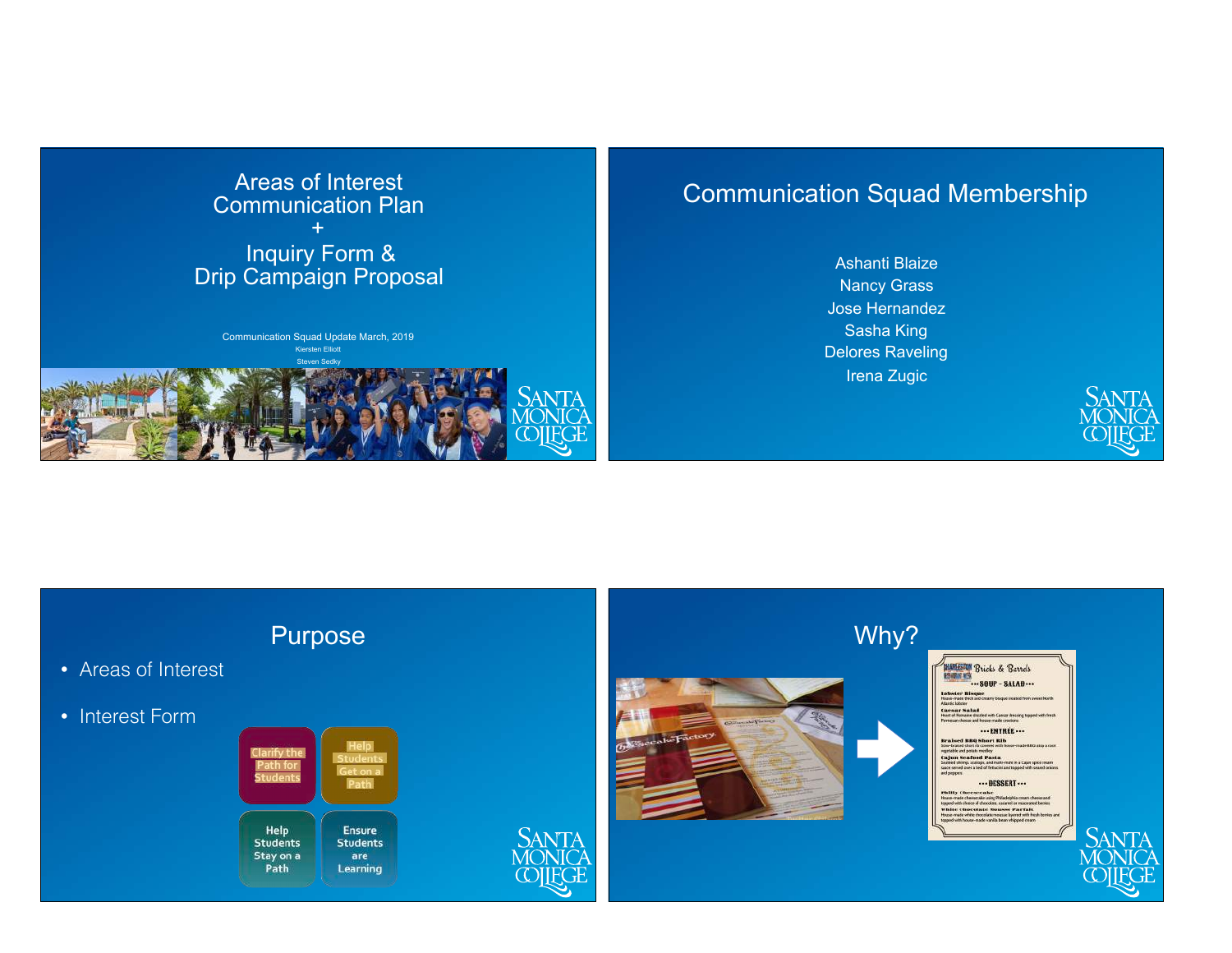

## Communication Channels

- **Web page (banners/dedicated site)**
- Inquiry Form online
- Schedule of Classes
- Application
- Direct emails to students
- Promoted through VIP day
- Promoted at Flex Days
- Outreach messaging Welcome Center messaging
- Print materials

Other ideas?

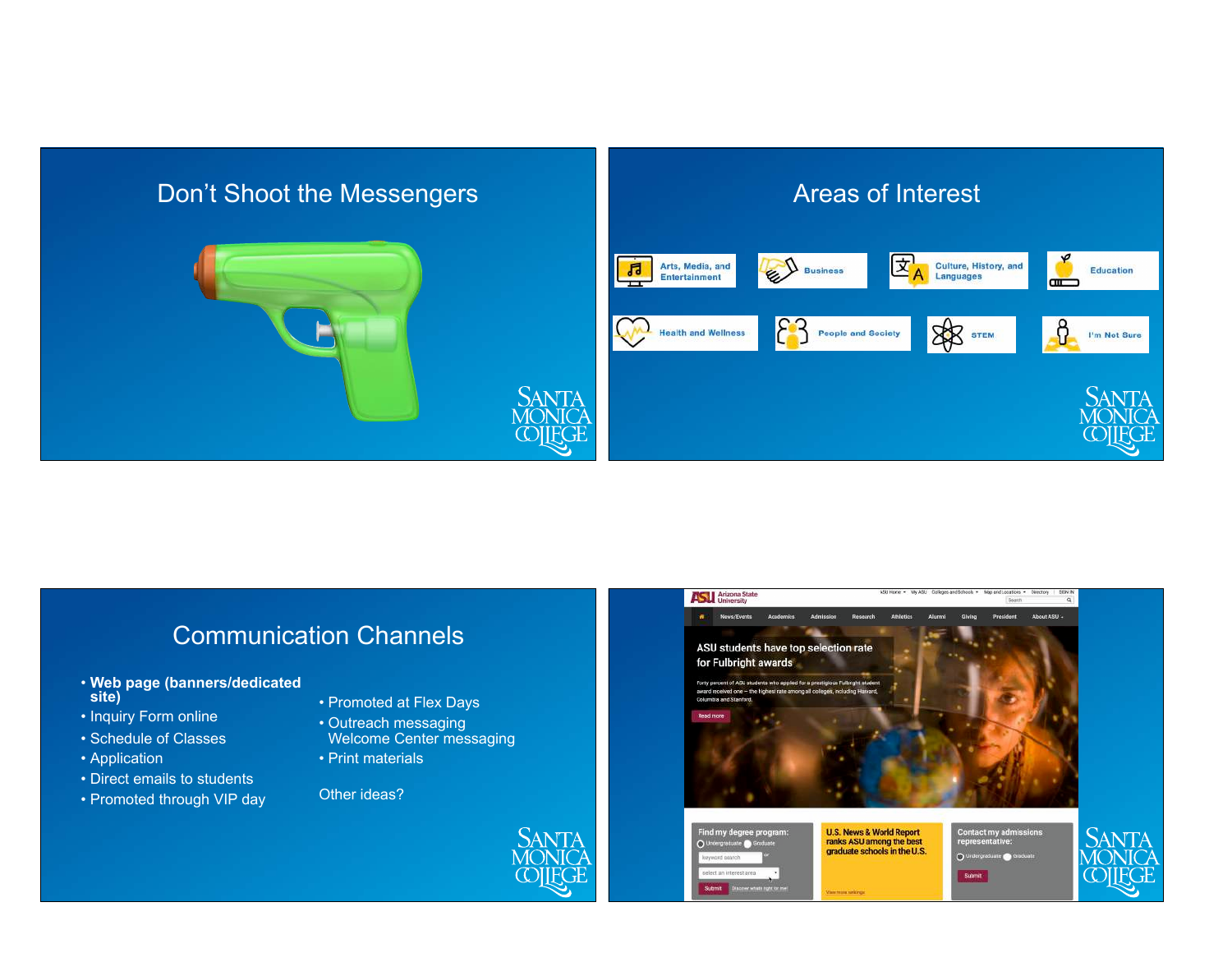

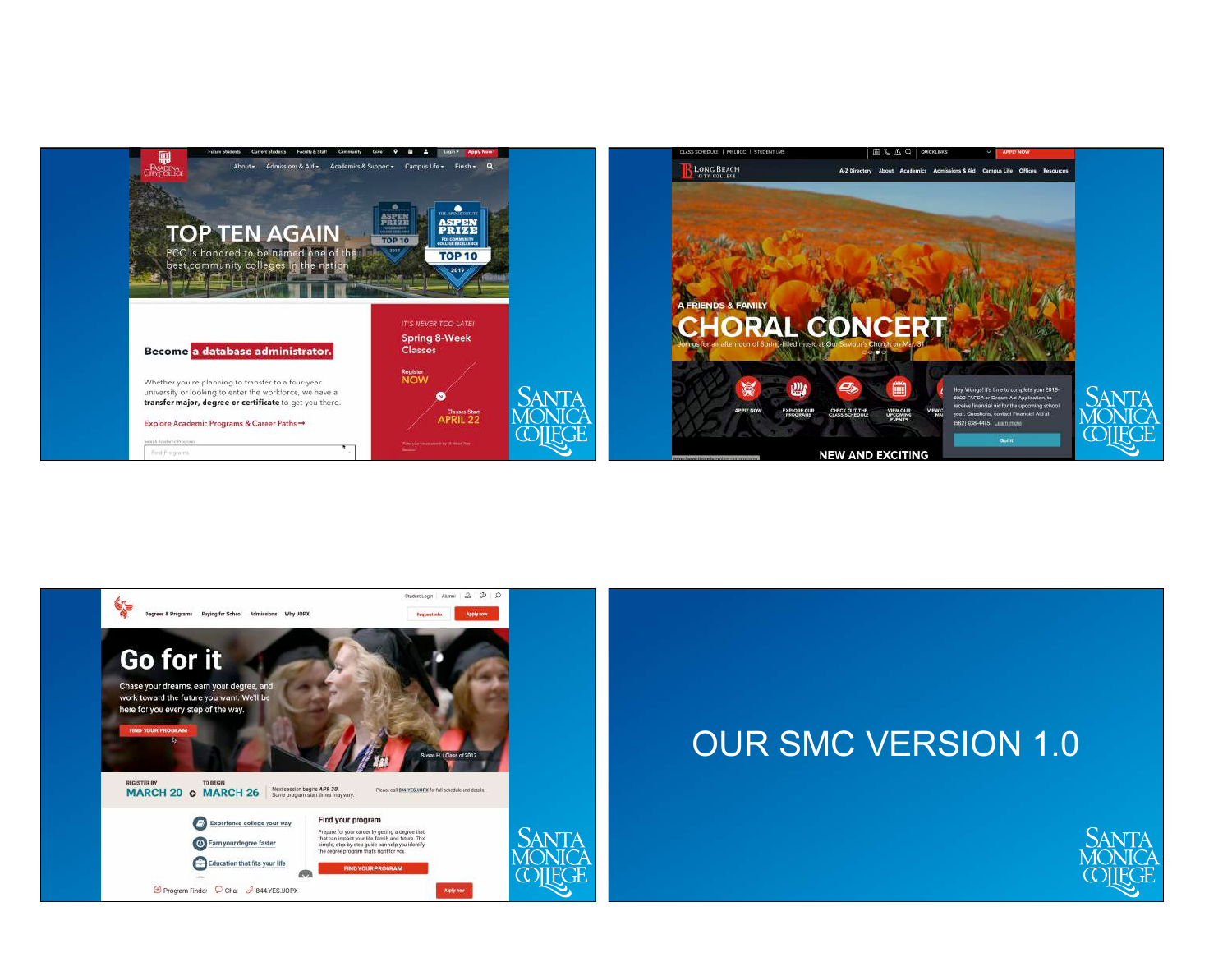

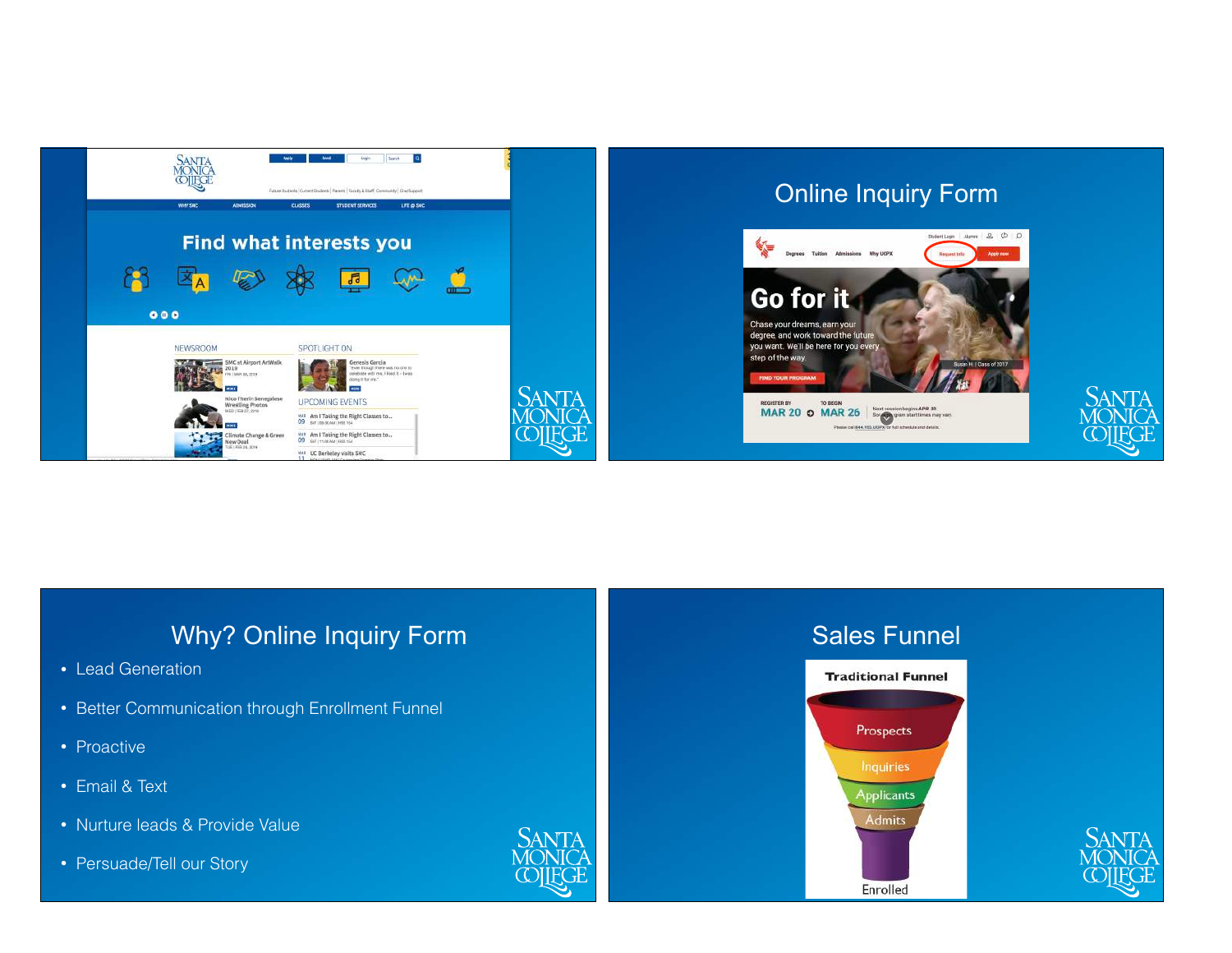

## Trigger… Drip Email & Text Campaign

- Track which prospective students enroll
- Tailored Drip Campaign
	- Examples: Area of Interest & International



#### Drip Campaign Messaging Examples

- Top 5 reasons to choose SMC
- Interested in XYZ (from the Areas of Interest). Get where you want to be.
- No Better Place to be than Santa Monica (by the beach)
- Paying for College (SMC is affordable)
- Potential Careers in Your Area of Interest
- Getting to SMC (make the commute work for you)
- SMC Has Your back! Meet your Support Team
- Meet SMC Students and Alum



#### Connections Survey + Email & Text Messaging

- Clear Communication throughout the student life cycle
- Retention Tool
- Connecting Students & Resources
- Focused on Student Needs
- Requires copywriting